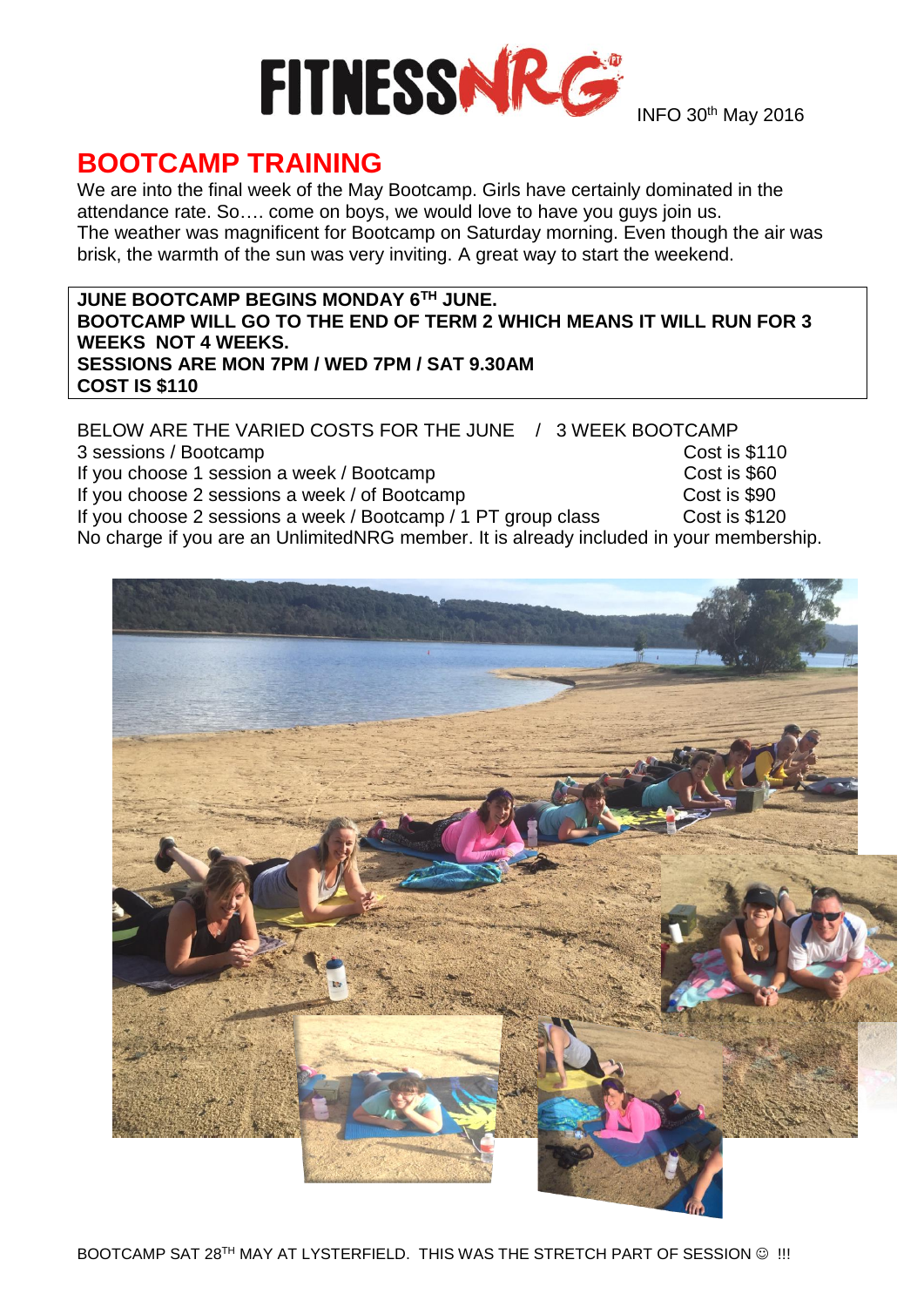| <b>DATES TO REMEMBER</b>  |                                                                                                              |
|---------------------------|--------------------------------------------------------------------------------------------------------------|
| <b>MON 6TH JUNE</b>       | * 3 WEEKS JUNE BOOTCAMP STARTS<br><b>COST \$110</b><br><b>3 SESSIONS / WEEK MON &amp; WED 7PM SAT 9.30AM</b> |
| SAT 11 <sup>TH</sup> JUNE | <b>NO BOOTCAMP TODAY</b>                                                                                     |
| <b>MON 13TH JUNE</b>      | * QUEENS BIRTHDAY CLASS IS<br><b>7PM BOOTCAMP*</b>                                                           |
|                           | <b>ALL PT SESSIONS ARE STILL ON</b><br><b>9.30AM POWERBAR IS "NOT" RUNNING</b>                               |
| SAT 25TH JUNE             | <b>TERM 2 CLASSES AND BOOTCAMP END</b>                                                                       |
| <b>MON 11TH JULY</b>      | <b>TERM 3 CLASSES BEGIN</b>                                                                                  |

# **CATCH JACK MILLIGANS BAND TEMPUS FRI JUNE 3**



### **NUTS**

#### **I enjoy eating nuts and I know that they are good for me but I read the label of the packet and was shocked to see how much fat they contained. Should I replace them with a lower fat snack choice?**

While nuts do have a relatively high fat content, the majority of fat found in nuts is unsaturated fat which does not increase blood cholesterol and is also more likely to be burnt as energy than saturated fat. There are a number of studies which have shown that eating 30g of nuts each day may even help to control body weight – the secret is just limiting yourself to 10-15 nuts at a time.